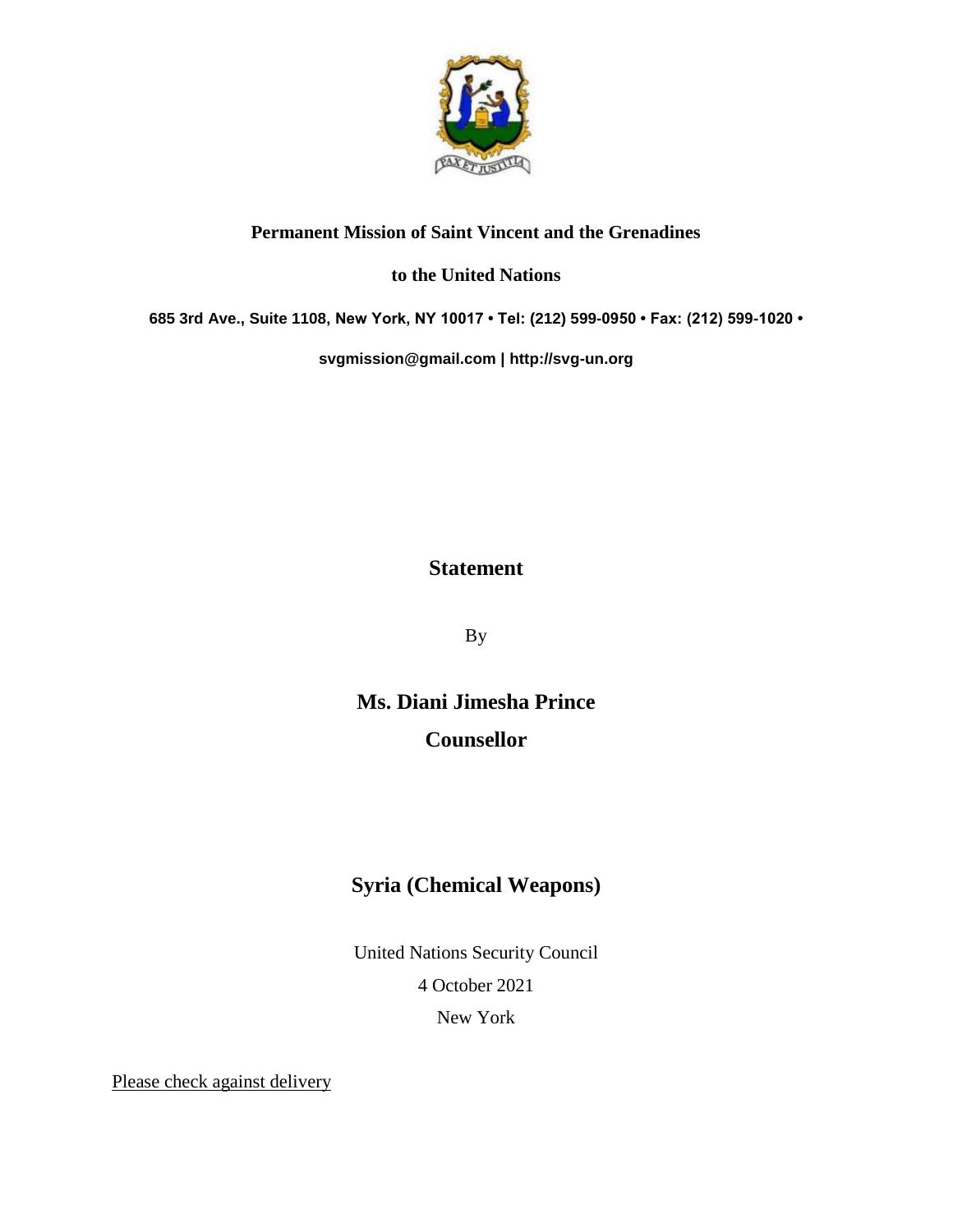Thank you, Mr. President and I also thank Under-Secretary-General Nakamitsu for her usual informative briefing.

Our goal to prevent the development, stockpiling, transfer or use of chemical weapons to better protect the future of humanity requires both the full implementation of Resolution 2118 and a committed partnership with the implementing body of the Chemical Weapons Convention – the Organization for the Prohibition of Chemical Weapons (OPCW). Sustained international cooperation is imperative and parties have an obligation to engage efficiently and constructively on all issues to make much needed progress on this dossier.

We however recognize that cooperation becomes severely strained where trust deficits exist. As such, the OPCW must continuously strive to ensure that its internal structure and all activities are characterized by integrity, transparency and non-politicization. Further, States Parties to the Convention should endeavour to pursue consensus-based decisions to thwart polarization and divisiveness.

We continue to encourage and appeal for dialogue between the OPCW and the Syrian government to facilitate the timely provision of pertinent technical information and documentation and for the approval of required visas. These are not only necessary to enable the OPCW's deployments to Syria, but also to assist in finally resolving the gaps, inconsistencies and discrepancies contained in the initial declaration. In the interim, the proposed meeting between the Declaration Assessment Team and the Syrian delegation at OPCW Headquarters can serve as a steppingstone to advance the implementation of Resolution 2118 and fulfill the obligations encapsulated in the Chemical Weapons Convention.

On the point of dialogue, we are pleased to note the preparations being made for the in-person meeting between the OPCW Director-General and the Minister of Foreign Affairs and Expatriates of Syria to discuss relevant developments and the way forward. There are indeed many diverging views on this file, and it is our hope that the meeting will go a long way in finding common ground and making meaningful progress.